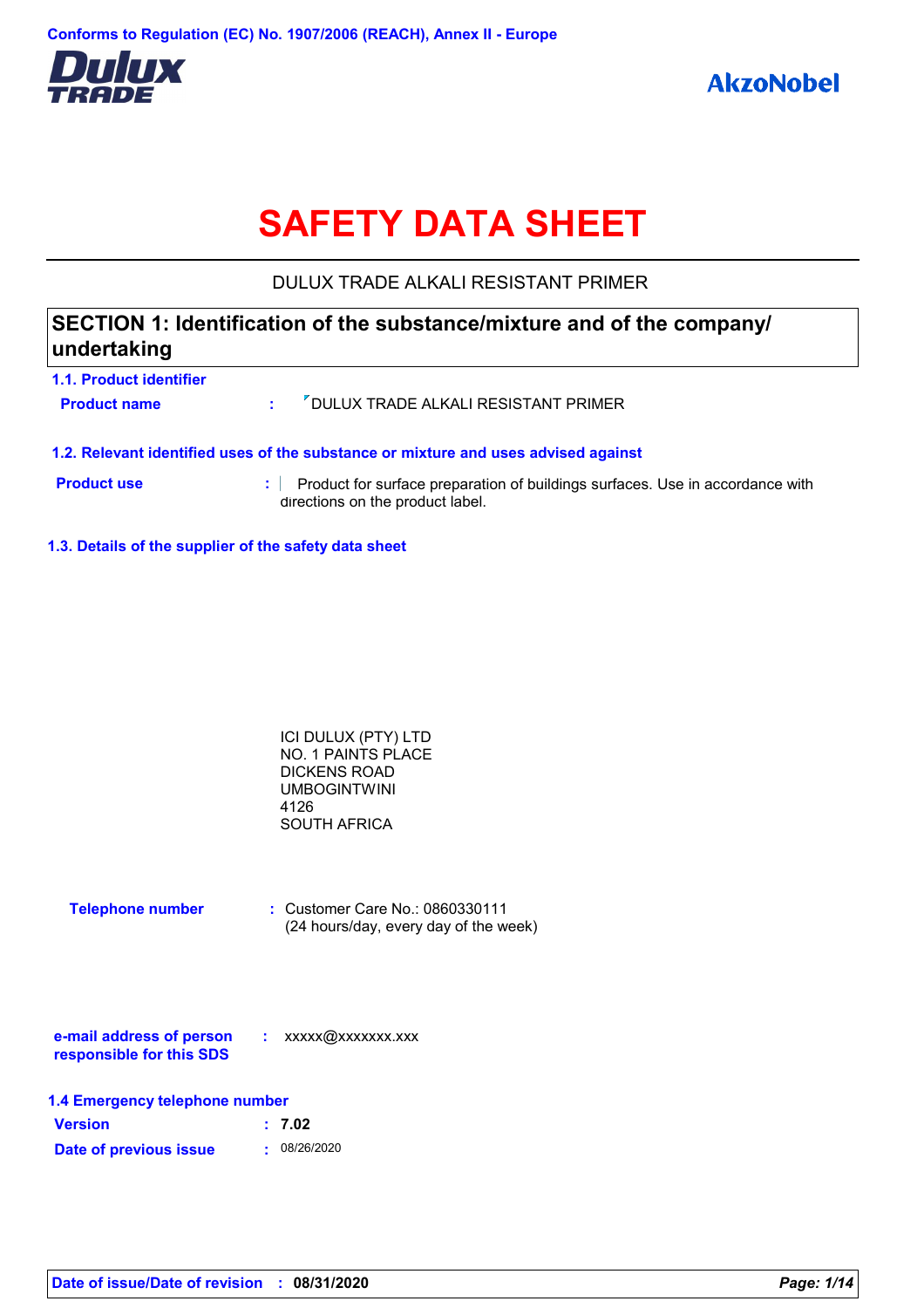## **SECTION 2: Hazards identification**

## **2.1 Classification of the substance or mixture**

**Product definition : Mixture** 

#### **Classification according to Regulation (EC) No. 1272/2008 [CLP/GHS]**

Flam. Liq. 3, H226 STOT SE 3, H336 STOT RE 1, H372 Aquatic Chronic 2, H411

The product is classified as hazardous according to Regulation (EC) 1272/2008 as amended.

| <b>Ingredients of unknown</b><br>toxicity |         |
|-------------------------------------------|---------|
| <b>Ingredients of unknown</b>             | $: 0\%$ |

#### **ecotoxicity**

See Section 11 for more detailed information on health effects and symptoms. See Section 16 for the full text of the H statements declared above.

#### **2.2 Label elements**

| <b>Hazard pictograms</b>                                                                                                                                        |                                                                                                                                                                                                                         |
|-----------------------------------------------------------------------------------------------------------------------------------------------------------------|-------------------------------------------------------------------------------------------------------------------------------------------------------------------------------------------------------------------------|
| <b>Signal word</b>                                                                                                                                              | : Danger                                                                                                                                                                                                                |
| <b>Hazard statements</b>                                                                                                                                        | : H226 - Flammable liquid and vapour.<br>H336 - May cause drowsiness or dizziness.<br>H372 - Causes damage to organs through prolonged or repeated exposure.<br>H411 - Toxic to aquatic life with long lasting effects. |
| <b>Precautionary statements</b>                                                                                                                                 |                                                                                                                                                                                                                         |
| General                                                                                                                                                         | : P102 - Keep out of reach of children.<br>P101 - If medical advice is needed, have product container or label at hand.                                                                                                 |
| <b>Prevention</b>                                                                                                                                               | : P210 - Keep away from heat, hot surfaces, sparks, open flames and other ignition<br>sources. No smoking.<br>P233 - Keep container tightly closed.<br>P260 - Do not breathe vapour.                                    |
| <b>Response</b>                                                                                                                                                 | : P304 + P340 - IF INHALED: Remove person to fresh air and keep comfortable for<br>breathing.<br>P312 - Call a POISON CENTER or doctor/physician if you feel unwell.                                                    |
| <b>Storage</b>                                                                                                                                                  | : P235 - Keep cool.                                                                                                                                                                                                     |
| <b>Disposal</b>                                                                                                                                                 | : P501 - Dispose of contents and container in accordance with all local, regional,<br>national or international regulations.                                                                                            |
| <b>Hazardous ingredients</b>                                                                                                                                    | : Naphtha (petroleum), hydrodesulfurized heavy<br>Solvent naphtha (petroleum), medium aliph.                                                                                                                            |
|                                                                                                                                                                 | Warning! Hazardous respirable droplets may be formed when sprayed. Do not<br>breathe spray or mist.                                                                                                                     |
| <b>Annex XVII - Restrictions</b><br>on the manufacture,<br>placing on the market and<br>use of certain dangerous<br>substances, mixtures and<br><b>articles</b> | : Not applicable.                                                                                                                                                                                                       |
| <b>Special packaging requirements</b>                                                                                                                           |                                                                                                                                                                                                                         |
| <b>Containers to be fitted</b><br>with child-resistant<br>fastenings                                                                                            | : Yes, applicable.                                                                                                                                                                                                      |
| <b>Tactile warning of danger</b>                                                                                                                                | : Yes, applicable.                                                                                                                                                                                                      |

#### **2.3 Other hazards**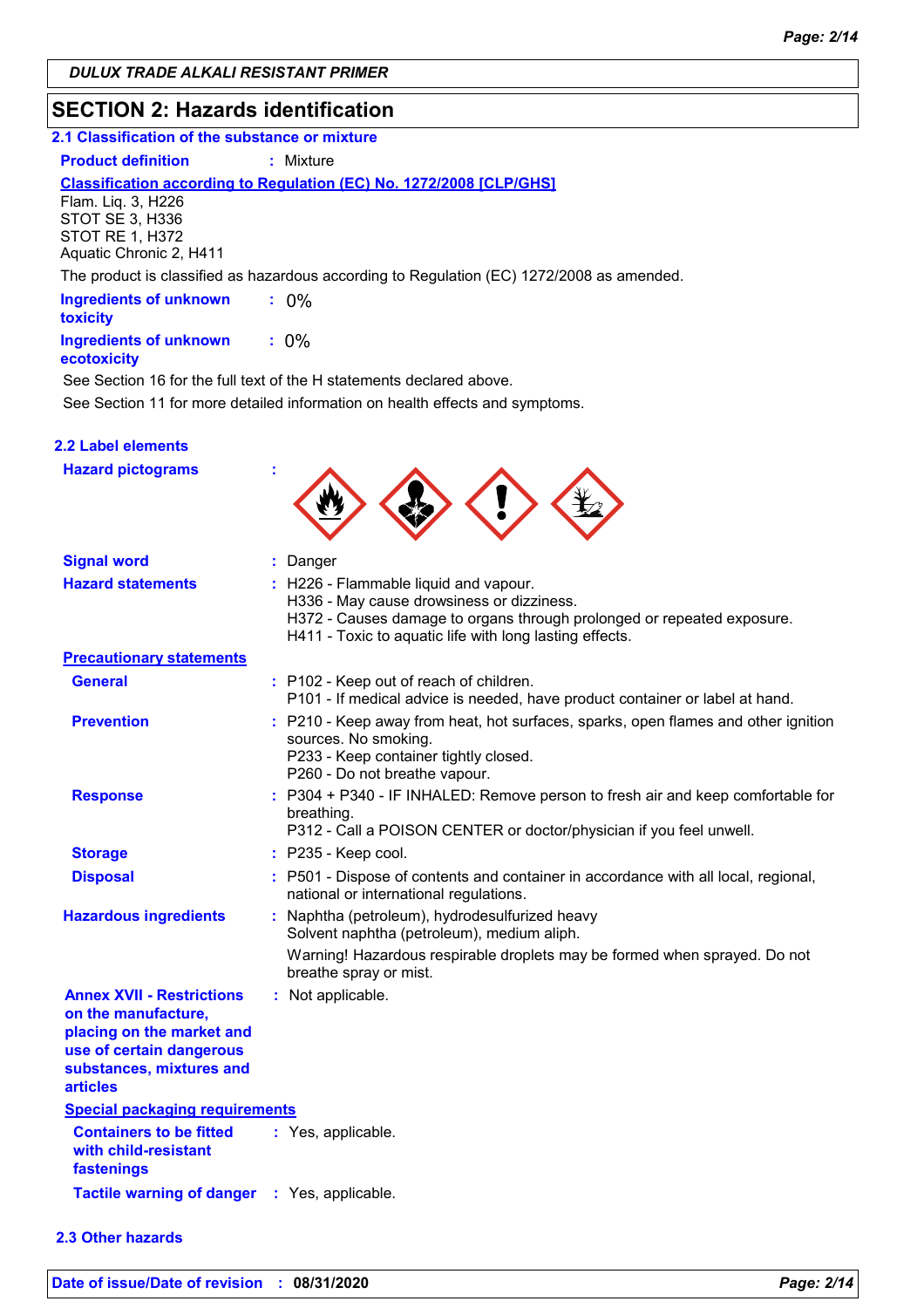## **SECTION 2: Hazards identification**

**Other hazards which do : not result in classification** : None known.

## **SECTION 3: Composition/information on ingredients**

| <b>Product/ingredient name</b>                  | <b>Identifiers</b>                                          | $\%$        | <b>Regulation (EC) No.</b><br>1272/2008 [CLP]                                                                                 | <b>Type</b> |
|-------------------------------------------------|-------------------------------------------------------------|-------------|-------------------------------------------------------------------------------------------------------------------------------|-------------|
| Naphtha (petroleum),<br>hydrodesulfurized heavy | EC: 265-185-4<br>CAS: 64742-82-1                            | l≥25 - ≤50∶ | Flam. Liq. 3, H226<br>STOT SE 3, H336<br>STOT RE 2, H373 (respiratory system)<br>Asp. Tox. 1, H304<br>Aquatic Chronic 2, H411 | $[1]$       |
| Solvent naphtha (petroleum),<br>medium aliph.   | EC: 265-191-7<br>ICAS: 64742-88-7<br>Index:<br>649-405-00-X | l≥10 - ≤20  | STOT RE 1, H372 (central nervous system<br>(CNS)<br>Asp. Tox. 1, H304                                                         | $[1]$       |
| Solvent naphtha (petroleum),<br>heavy arom.     | EC: 265-198-5<br>CAS: 64742-94-5<br>Index:<br>649-424-00-3  | l≤3         | STOT SE 3, H335<br>Asp. Tox. 1, H304<br>Aquatic Chronic 2, H411<br><b>EUH066</b>                                              | $[1]$       |
| Hydrocarbons, C9, aromatics                     | REACH #:<br>01-2119455851-35                                | l≤3         | Flam. Lig. 3, H226<br>STOT SE 3, H335<br>STOT SE 3, H336<br>Asp. Tox. 1, H304<br>Aquatic Chronic 2, H411<br><b>EUH066</b>     | $[1]$       |
| mesitylene                                      | EC: 203-604-4<br>CAS: 108-67-8<br>Index:<br>601-025-00-5    | ≤0,3        | Flam. Liq. 3, H226<br>STOT SE 3, H335<br>Aquatic Chronic 2, H411                                                              | [1] [2]     |
|                                                 |                                                             |             | See Section 16 for<br>the full text of the H<br>statements declared<br>above.                                                 |             |

There are no additional ingredients present which, within the current knowledge of the supplier and in the concentrations applicable, are classified as hazardous to health or the environment, are PBTs, vPvBs or Substances of equivalent concern, or have been assigned a workplace exposure limit and hence require reporting in this section.

Type

[1] Substance classified with a health or environmental hazard

[2] Substance with a workplace exposure limit

[3] Substance meets the criteria for PBT according to Regulation (EC) No. 1907/2006, Annex XIII

[4] Substance meets the criteria for vPvB according to Regulation (EC) No. 1907/2006, Annex XIII

[5] Substance of equivalent concern

[6] Additional disclosure due to company policy

Occupational exposure limits, if available, are listed in Section 8.

## **SECTION 4: First aid measures**

| <b>4.1 Description of first aid measures</b> |                                                                                                                                                                                                             |
|----------------------------------------------|-------------------------------------------------------------------------------------------------------------------------------------------------------------------------------------------------------------|
| <b>General</b>                               | : In all cases of doubt, or when symptoms persist, seek medical attention. Never give<br>anything by mouth to an unconscious person. If unconscious, place in recovery<br>position and seek medical advice. |
| <b>Eye contact</b>                           | : Remove contact lenses, irrigate copiously with clean, fresh water, holding the<br>eyelids apart for at least 10 minutes and seek immediate medical advice.                                                |
| <b>Inhalation</b>                            | : Remove to fresh air. Keep person warm and at rest. If not breathing, if breathing is<br>irregular or if respiratory arrest occurs, provide artificial respiration or oxygen by<br>trained personnel.      |
| <b>Skin contact</b>                          | : Remove contaminated clothing and shoes. Wash skin thoroughly with soap and<br>water or use recognised skin cleanser. Do NOT use solvents or thinners.                                                     |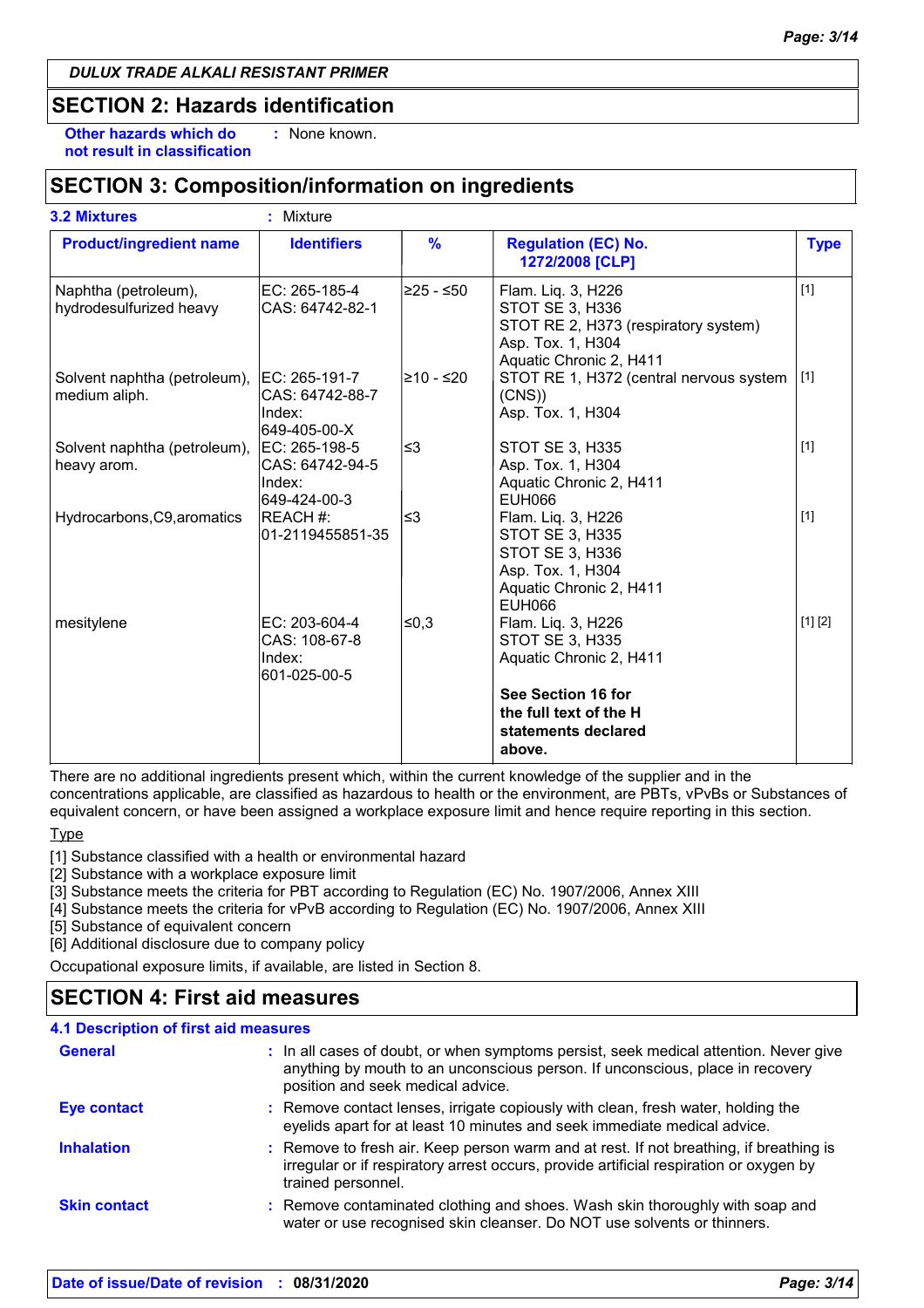| <b>SECTION 4: First aid measures</b> |  |
|--------------------------------------|--|
|--------------------------------------|--|

| <b>Ingestion</b>                  | : If swallowed, seek medical advice immediately and show the container or label.<br>Keep person warm and at rest. Do NOT induce vomiting.                                                                                                                                                                               |
|-----------------------------------|-------------------------------------------------------------------------------------------------------------------------------------------------------------------------------------------------------------------------------------------------------------------------------------------------------------------------|
| <b>Protection of first-aiders</b> | : No action shall be taken involving any personal risk or without suitable training. If it<br>is suspected that fumes are still present, the rescuer should wear an appropriate<br>mask or self-contained breathing apparatus. It may be dangerous to the person<br>providing aid to give mouth-to-mouth resuscitation. |

#### **4.2 Most important symptoms and effects, both acute and delayed**

There are no data available on the mixture itself. The mixture has been assessed following the conventional method of the CLP Regulation (EC) No 1272/2008 and is classified for toxicological properties accordingly. See Sections 2 and 3 for details.

Exposure to component solvent vapour concentrations in excess of the stated occupational exposure limit may result in adverse health effects such as mucous membrane and respiratory system irritation and adverse effects on the kidneys, liver and central nervous system. Symptoms and signs include headache, dizziness, fatigue, muscular weakness, drowsiness and, in extreme cases, loss of consciousness.

Solvents may cause some of the above effects by absorption through the skin. Repeated or prolonged contact with the mixture may cause removal of natural fat from the skin, resulting in non-allergic contact dermatitis and absorption through the skin.

If splashed in the eyes, the liquid may cause irritation and reversible damage.

Ingestion may cause nausea, diarrhea and vomiting.

This takes into account, where known, delayed and immediate effects and also chronic effects of components from short-term and long-term exposure by oral, inhalation and dermal routes of exposure and eye contact.

#### **4.3 Indication of any immediate medical attention and special treatment needed**

| <b>Notes to physician</b>  | Treat symptomatically. Contact poison treatment specialist immediately if large<br>quantities have been ingested or inhaled. |
|----------------------------|------------------------------------------------------------------------------------------------------------------------------|
| <b>Specific treatments</b> | No specific treatment.                                                                                                       |

See toxicological information (Section 11)

**media**

| <b>SECTION 5: Firefighting measures</b> |                                                                      |  |
|-----------------------------------------|----------------------------------------------------------------------|--|
| 5.1 Extinguishing media                 |                                                                      |  |
| <b>Suitable extinguishing</b>           | : Recommended: alcohol-resistant foam, $CO2$ , powders, water spray. |  |

| <b>Unsuitable extinguishing</b> | : Do not use water jet. |
|---------------------------------|-------------------------|
| media                           |                         |

|                                                          | 5.2 Special hazards arising from the substance or mixture                               |
|----------------------------------------------------------|-----------------------------------------------------------------------------------------|
| <b>Hazards from the</b>                                  | : Fire will produce dense black smoke. Exposure to decomposition products may           |
| substance or mixture                                     | cause a health hazard.                                                                  |
| <b>Hazardous combustion</b>                              | : Decomposition products may include the following materials: carbon monoxide,          |
| products                                                 | carbon dioxide, smoke, oxides of nitrogen.                                              |
| <b>5.3 Advice for firefighters</b>                       |                                                                                         |
| <b>Special protective actions</b>                        | : Cool closed containers exposed to fire with water. Do not release runoff from fire to |
| for fire-fighters                                        | drains or watercourses.                                                                 |
| <b>Special protective</b><br>equipment for fire-fighters | : Appropriate breathing apparatus may be required.                                      |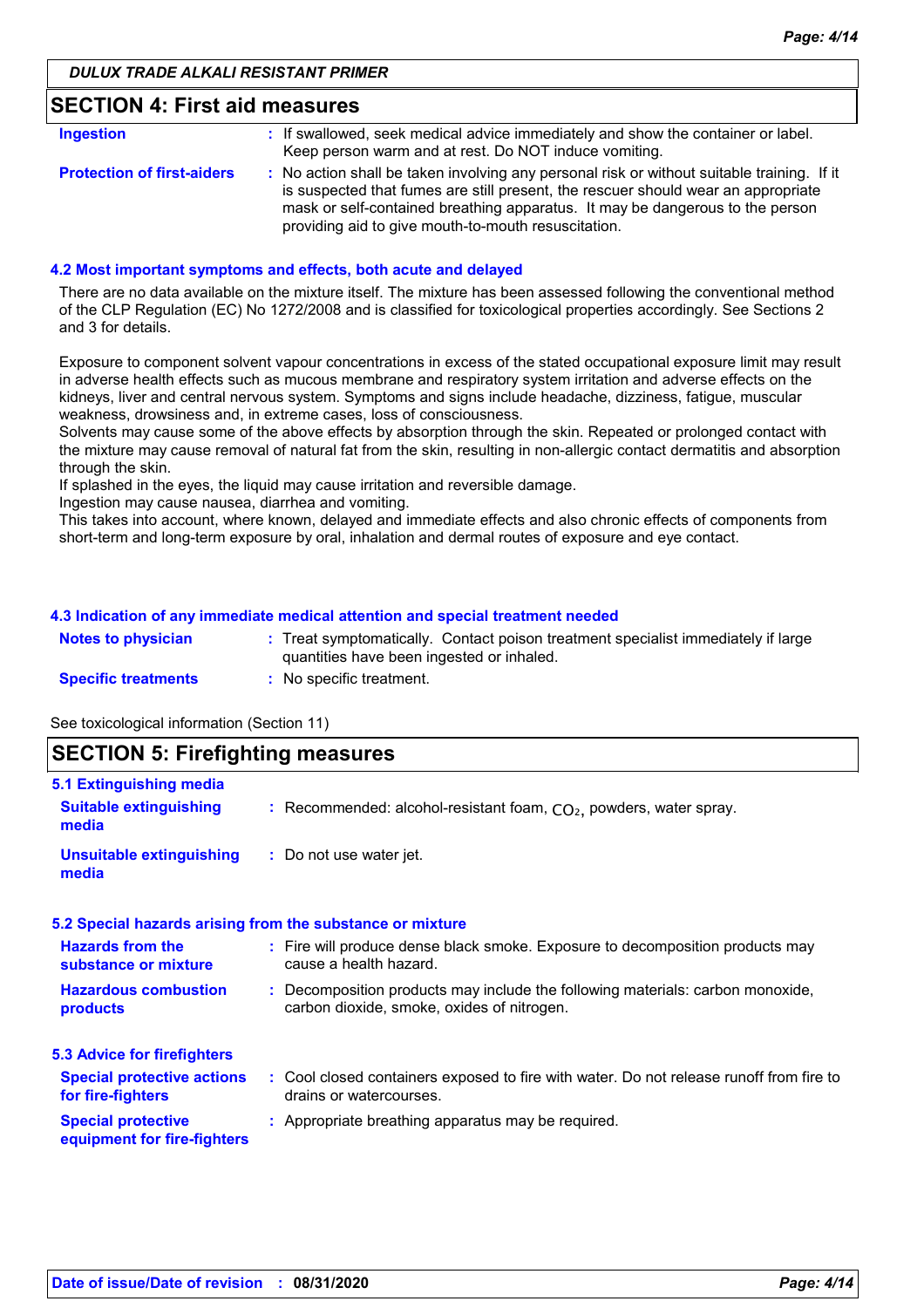## **SECTION 6: Accidental release measures**

| 6.1 Personal precautions, protective equipment and emergency procedures |  |                                                                                                                                                                                                                                                                                    |  |
|-------------------------------------------------------------------------|--|------------------------------------------------------------------------------------------------------------------------------------------------------------------------------------------------------------------------------------------------------------------------------------|--|
| For non-emergency<br>personnel                                          |  | : Exclude sources of ignition and ventilate the area. Avoid breathing vapour or mist.<br>Refer to protective measures listed in sections 7 and 8.                                                                                                                                  |  |
|                                                                         |  | For emergency responders : If specialised clothing is required to deal with the spillage, take note of any<br>information in Section 8 on suitable and unsuitable materials. See also the<br>information in "For non-emergency personnel".                                         |  |
| <b>6.2 Environmental</b><br>precautions                                 |  | : Do not allow to enter drains or watercourses. If the product contaminates lakes,<br>rivers, or sewers, inform the appropriate authorities in accordance with local<br>regulations.                                                                                               |  |
| 6.3 Methods and material<br>for containment and<br>cleaning up          |  | : Contain and collect spillage with non-combustible, absorbent material e.g. sand,<br>earth, vermiculite or diatomaceous earth and place in container for disposal<br>according to local regulations (see Section 13). Preferably clean with a detergent.<br>Avoid using solvents. |  |
| 6.4 Reference to other<br><b>sections</b>                               |  | : See Section 1 for emergency contact information.<br>See Section 8 for information on appropriate personal protective equipment.<br>See Section 13 for additional waste treatment information.                                                                                    |  |

## **SECTION 7: Handling and storage**

The information in this section contains generic advice and guidance. The list of Identified Uses in Section 1 should be consulted for any available use-specific information provided in the Exposure Scenario(s).

| <b>7.1 Precautions for safe</b><br>handling | : Prevent the creation of flammable or explosive concentrations of vapours in air and<br>avoid vapour concentrations higher than the occupational exposure limits.<br>In addition, the product should only be used in areas from which all naked lights and<br>other sources of ignition have been excluded. Electrical equipment should be<br>protected to the appropriate standard.<br>Mixture may charge electrostatically: always use earthing leads when transferring<br>from one container to another.<br>Operators should wear antistatic footwear and clothing and floors should be of the<br>conducting type.<br>Keep away from heat, sparks and flame. No sparking tools should be used.<br>Avoid contact with skin and eyes. Avoid the inhalation of dust, particulates, spray or<br>mist arising from the application of this mixture. Avoid inhalation of dust from<br>sanding.<br>Eating, drinking and smoking should be prohibited in areas where this material is<br>handled, stored and processed.<br>Put on appropriate personal protective equipment (see Section 8).<br>Never use pressure to empty. Container is not a pressure vessel.<br>Always keep in containers made from the same material as the original one.<br>Comply with the health and safety at work laws.<br>Do not allow to enter drains or watercourses.<br>Information on fire and explosion protection<br>Vapours are heavier than air and may spread along floors. Vapours may form<br>explosive mixtures with air. |
|---------------------------------------------|--------------------------------------------------------------------------------------------------------------------------------------------------------------------------------------------------------------------------------------------------------------------------------------------------------------------------------------------------------------------------------------------------------------------------------------------------------------------------------------------------------------------------------------------------------------------------------------------------------------------------------------------------------------------------------------------------------------------------------------------------------------------------------------------------------------------------------------------------------------------------------------------------------------------------------------------------------------------------------------------------------------------------------------------------------------------------------------------------------------------------------------------------------------------------------------------------------------------------------------------------------------------------------------------------------------------------------------------------------------------------------------------------------------------------------------------------------------------------------------------------------------|
|---------------------------------------------|--------------------------------------------------------------------------------------------------------------------------------------------------------------------------------------------------------------------------------------------------------------------------------------------------------------------------------------------------------------------------------------------------------------------------------------------------------------------------------------------------------------------------------------------------------------------------------------------------------------------------------------------------------------------------------------------------------------------------------------------------------------------------------------------------------------------------------------------------------------------------------------------------------------------------------------------------------------------------------------------------------------------------------------------------------------------------------------------------------------------------------------------------------------------------------------------------------------------------------------------------------------------------------------------------------------------------------------------------------------------------------------------------------------------------------------------------------------------------------------------------------------|

**7.2 Conditions for safe storage, including any incompatibilities**

Store in accordance with local regulations.

#### **Notes on joint storage**

Keep away from: oxidising agents, strong alkalis, strong acids.

#### **Additional information on storage conditions**

Observe label precautions. Store in a dry, cool and well-ventilated area. Keep away from heat and direct sunlight. Keep away from sources of ignition. No smoking. Prevent unauthorised access. Containers that have been opened must be carefully resealed and kept upright to prevent leakage.

#### **7.3 Specific end use(s)**

**Recommendations :** Not available.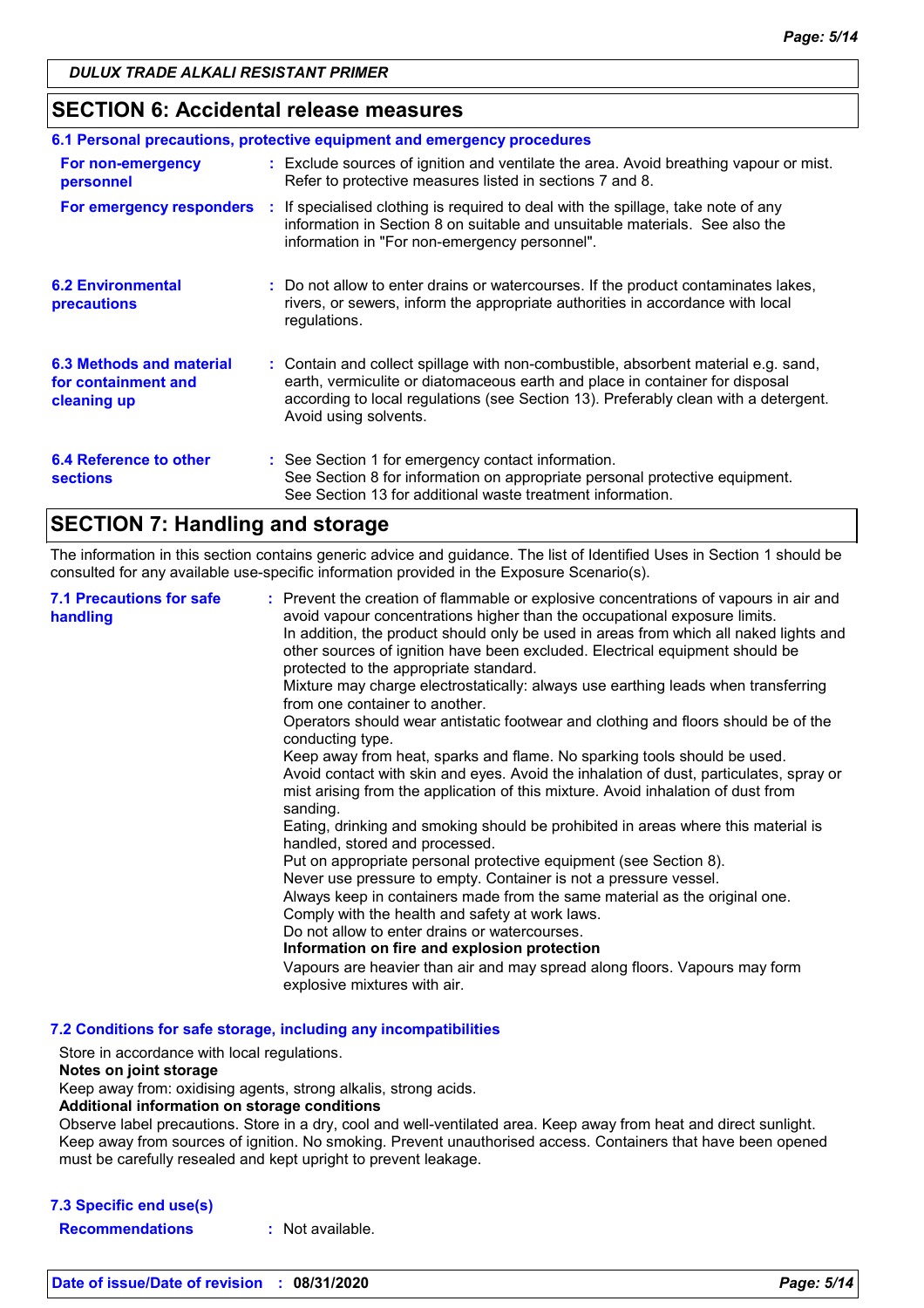## **SECTION 7: Handling and storage**

**Industrial sector specific : solutions**

: Not available.

## **SECTION 8: Exposure controls/personal protection**

The information in this section contains generic advice and guidance. Information is provided based on typical anticipated uses of the product. Additional measures might be required for bulk handling or other uses that could significantly increase worker exposure or environmental releases.

#### **8.1 Control parameters**

#### **Occupational exposure limits**

| <b>Product/ingredient name</b>                    |           | <b>Exposure limit values</b>                                                                                                                                                                                                                                                                                                                                                                                                                                                                                                                                                                                                                                                                                                                                                                                                                                                                                                                                                                                        |
|---------------------------------------------------|-----------|---------------------------------------------------------------------------------------------------------------------------------------------------------------------------------------------------------------------------------------------------------------------------------------------------------------------------------------------------------------------------------------------------------------------------------------------------------------------------------------------------------------------------------------------------------------------------------------------------------------------------------------------------------------------------------------------------------------------------------------------------------------------------------------------------------------------------------------------------------------------------------------------------------------------------------------------------------------------------------------------------------------------|
| mesitylene                                        |           | EU OEL (Europe, 2/2017). Notes: list of indicative occupational<br>exposure limit values<br>TWA: 20 ppm 8 hours.<br>TWA: 100 mg/m <sup>3</sup> 8 hours.                                                                                                                                                                                                                                                                                                                                                                                                                                                                                                                                                                                                                                                                                                                                                                                                                                                             |
| <b>Recommended monitoring</b><br>procedures       | required. | If this product contains ingredients with exposure limits, personal, workplace<br>atmosphere or biological monitoring may be required to determine the effectiveness<br>of the ventilation or other control measures and/or the necessity to use respiratory<br>protective equipment. Reference should be made to monitoring standards, such as<br>the following: European Standard EN 689 (Workplace atmospheres - Guidance for<br>the assessment of exposure by inhalation to chemical agents for comparison with<br>limit values and measurement strategy) European Standard EN 14042 (Workplace<br>atmospheres - Guide for the application and use of procedures for the assessment<br>of exposure to chemical and biological agents) European Standard EN 482<br>(Workplace atmospheres - General requirements for the performance of procedures<br>for the measurement of chemical agents) Reference to national guidance<br>documents for methods for the determination of hazardous substances will also be |
| <b>DNELS/DMELS</b>                                |           |                                                                                                                                                                                                                                                                                                                                                                                                                                                                                                                                                                                                                                                                                                                                                                                                                                                                                                                                                                                                                     |
| No DNELs/DMELs available.                         |           |                                                                                                                                                                                                                                                                                                                                                                                                                                                                                                                                                                                                                                                                                                                                                                                                                                                                                                                                                                                                                     |
| <b>PNECs</b>                                      |           |                                                                                                                                                                                                                                                                                                                                                                                                                                                                                                                                                                                                                                                                                                                                                                                                                                                                                                                                                                                                                     |
| No PNECs available                                |           |                                                                                                                                                                                                                                                                                                                                                                                                                                                                                                                                                                                                                                                                                                                                                                                                                                                                                                                                                                                                                     |
|                                                   |           |                                                                                                                                                                                                                                                                                                                                                                                                                                                                                                                                                                                                                                                                                                                                                                                                                                                                                                                                                                                                                     |
| <b>8.2 Exposure controls</b>                      |           |                                                                                                                                                                                                                                                                                                                                                                                                                                                                                                                                                                                                                                                                                                                                                                                                                                                                                                                                                                                                                     |
| <b>Appropriate engineering</b><br><b>controls</b> |           | : Provide adequate ventilation. Where reasonably practicable, this should be<br>achieved by the use of local exhaust ventilation and good general extraction. If<br>these are not sufficient to maintain concentrations of particulates and solvent<br>vapours below the OEL, suitable respiratory protection must be worn.                                                                                                                                                                                                                                                                                                                                                                                                                                                                                                                                                                                                                                                                                         |
| <b>Individual protection measures</b>             |           |                                                                                                                                                                                                                                                                                                                                                                                                                                                                                                                                                                                                                                                                                                                                                                                                                                                                                                                                                                                                                     |
| <b>Hygiene measures</b>                           |           | : Wash hands, forearms and face thoroughly after handling chemical products, before<br>eating, smoking and using the lavatory and at the end of the working period.<br>Appropriate techniques should be used to remove potentially contaminated clothing.<br>Wash contaminated clothing before reusing. Ensure that eyewash stations and<br>safety showers are close to the workstation location.                                                                                                                                                                                                                                                                                                                                                                                                                                                                                                                                                                                                                   |
| <b>Eye/face protection</b>                        |           | Use safety eyewear designed to protect against splash of liquids.                                                                                                                                                                                                                                                                                                                                                                                                                                                                                                                                                                                                                                                                                                                                                                                                                                                                                                                                                   |
| <b>Skin protection</b>                            |           |                                                                                                                                                                                                                                                                                                                                                                                                                                                                                                                                                                                                                                                                                                                                                                                                                                                                                                                                                                                                                     |
| <b>Hand protection</b>                            |           |                                                                                                                                                                                                                                                                                                                                                                                                                                                                                                                                                                                                                                                                                                                                                                                                                                                                                                                                                                                                                     |
| <b>Gloves</b>                                     | material. | : When prolonged or frequently repeated contact may occur, a glove with a protection<br>class of 6 (breakthrough time >480 minutes according to EN374) is recommended.<br>Recommended gloves: Viton ® or Nitrile, thickness ≥ 0.38 mm.<br>When only brief contact is expected, a glove with protection class of 2 or higher<br>(breakthrough time > 30 minutes according to EN374) is recommended.<br>Recommended gloves: Nitrile, thickness ≥ 0.12 mm.<br>Gloves should be replaced regularly and if there is any sign of damage to the glove                                                                                                                                                                                                                                                                                                                                                                                                                                                                      |
|                                                   |           | The performance or effectiveness of the glove may be reduced by physical/chemical<br>damage and poor maintenance.                                                                                                                                                                                                                                                                                                                                                                                                                                                                                                                                                                                                                                                                                                                                                                                                                                                                                                   |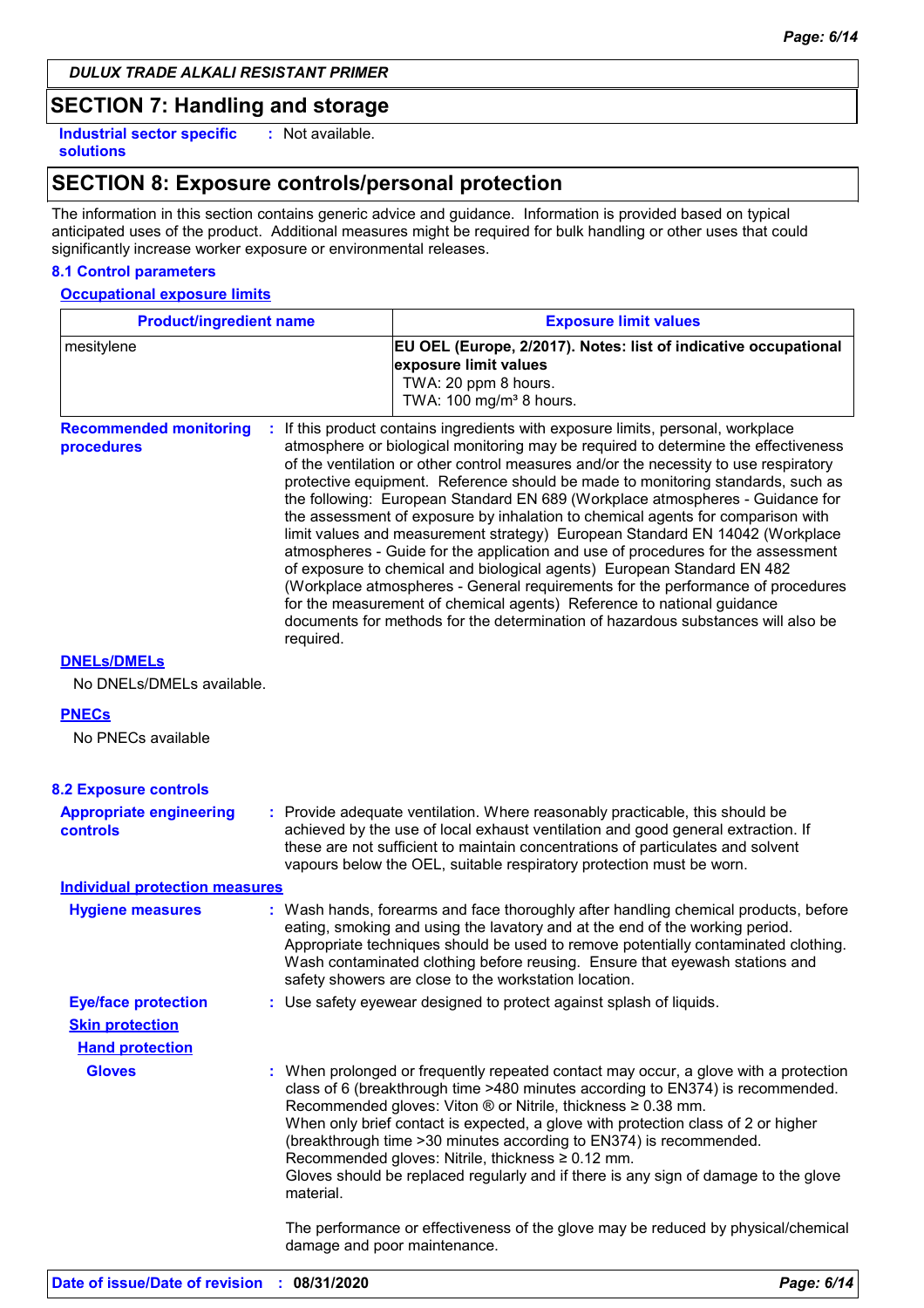| <b>Body protection</b>                    | : Personnel should wear antistatic clothing made of natural fibres or of high-                                                                                                                                                                                                                                                                                                                                                                                                                                                                                                                                                                                                          |
|-------------------------------------------|-----------------------------------------------------------------------------------------------------------------------------------------------------------------------------------------------------------------------------------------------------------------------------------------------------------------------------------------------------------------------------------------------------------------------------------------------------------------------------------------------------------------------------------------------------------------------------------------------------------------------------------------------------------------------------------------|
|                                           | temperature-resistant synthetic fibres.                                                                                                                                                                                                                                                                                                                                                                                                                                                                                                                                                                                                                                                 |
| <b>Other skin protection</b>              | : Appropriate footwear and any additional skin protection measures should be<br>selected based on the task being performed and the risks involved and should be<br>approved by a specialist before handling this product.                                                                                                                                                                                                                                                                                                                                                                                                                                                               |
| <b>Respiratory protection</b>             | : If workers are exposed to concentrations above the exposure limit, they must use<br>appropriate, certified respirators.                                                                                                                                                                                                                                                                                                                                                                                                                                                                                                                                                               |
|                                           | <b>OLD LEAD-BASED PAINTS:</b>                                                                                                                                                                                                                                                                                                                                                                                                                                                                                                                                                                                                                                                           |
|                                           | When surfaces are to be prepared for painting, account should be taken of the age<br>of the property and the possibility that lead-pigmented paint might be present. There<br>is a possibility that ingestion or inhalation of scrapings or dust arising from the<br>preparation work could cause health effects. As a working rule you should assume<br>that this will be the case if the age of the property is pre 1960.                                                                                                                                                                                                                                                             |
|                                           | Where possible wet sanding or chemical stripping methods should be used with<br>surfaces of this type to avoid the creation of dust. When dry sanding cannot be<br>avoided, and effective local exhaust ventilation is not available, it is recommended<br>that a dust respirator is worn, that is approved for use with lead dusts, and its type<br>selected on the basis of the COSHH assessment, taking into account the<br>Workplace Exposure Limit for lead in air. Furthermore, steps should be taken to<br>ensure containment of the dusts created, and that all practicable measures are<br>taken to clean up thoroughly all deposits of dusts in and around the affected area. |
|                                           | Respiratory protection in case of dust or spray mist formation. (particle filter EN143<br>type P2) Respiratory protection in case of vapour formation. (half mask with<br>combination filter A2-P2 til concentrations of 0,5 Vol%.)                                                                                                                                                                                                                                                                                                                                                                                                                                                     |
|                                           | The current Control of Lead at Work Regulations approved code of practice should<br>be consulted for advice on protective clothing and personal hygiene precautions.<br>Care should also be taken to exclude visitors, members of the household and<br>especially children from the affected area, during the actual work and the<br>subsequent clean up operations. All scrapings, dust, etc. should be disposed of by<br>the professional painting contractor as Hazardous Waste.                                                                                                                                                                                                     |
|                                           | Extra precautions will also need to be taken when burning off old lead-based paints<br>because fumes containing lead will be produced. It is recommended that a<br>respirator, approved for use with particulate fumes of lead is selected on the basis<br>of the COSHH assessment, taking into account the Workplace Exposure Limit for<br>lead in air. Similar precautions to those given above about sanding should be taken<br>with reference to protective clothing, disposal of scrapings and dusts, and exclusion<br>of other personnel and especially children from the building during actual work and<br>the subsequent clean up operations.                                  |
|                                           | Avoid the inhalation of dust. Wear suitable face mask if dry sanding. Special<br>precautions should be taken during surface preparation of pre-1960s paint surfaces<br>over wood and metal as they may contain harmful lead.                                                                                                                                                                                                                                                                                                                                                                                                                                                            |
| <b>Environmental exposure</b><br>controls | : Do not allow to enter drains or watercourses.                                                                                                                                                                                                                                                                                                                                                                                                                                                                                                                                                                                                                                         |

## **SECTION 9: Physical and chemical properties**

| 9.1. Information on basic physical and chemical properties |
|------------------------------------------------------------|
|------------------------------------------------------------|

| <b>Appearance</b>                   |                       |
|-------------------------------------|-----------------------|
| <b>Physical state</b>               | : Liquid.             |
| <b>Colour</b>                       | : Various: See label. |
| <b>Odour</b>                        | : Not available.      |
| <b>Odour threshold</b>              | : Not available.      |
| рH                                  | : Not available.      |
| <b>Melting point/freezing point</b> | $:$ Not available.    |
|                                     |                       |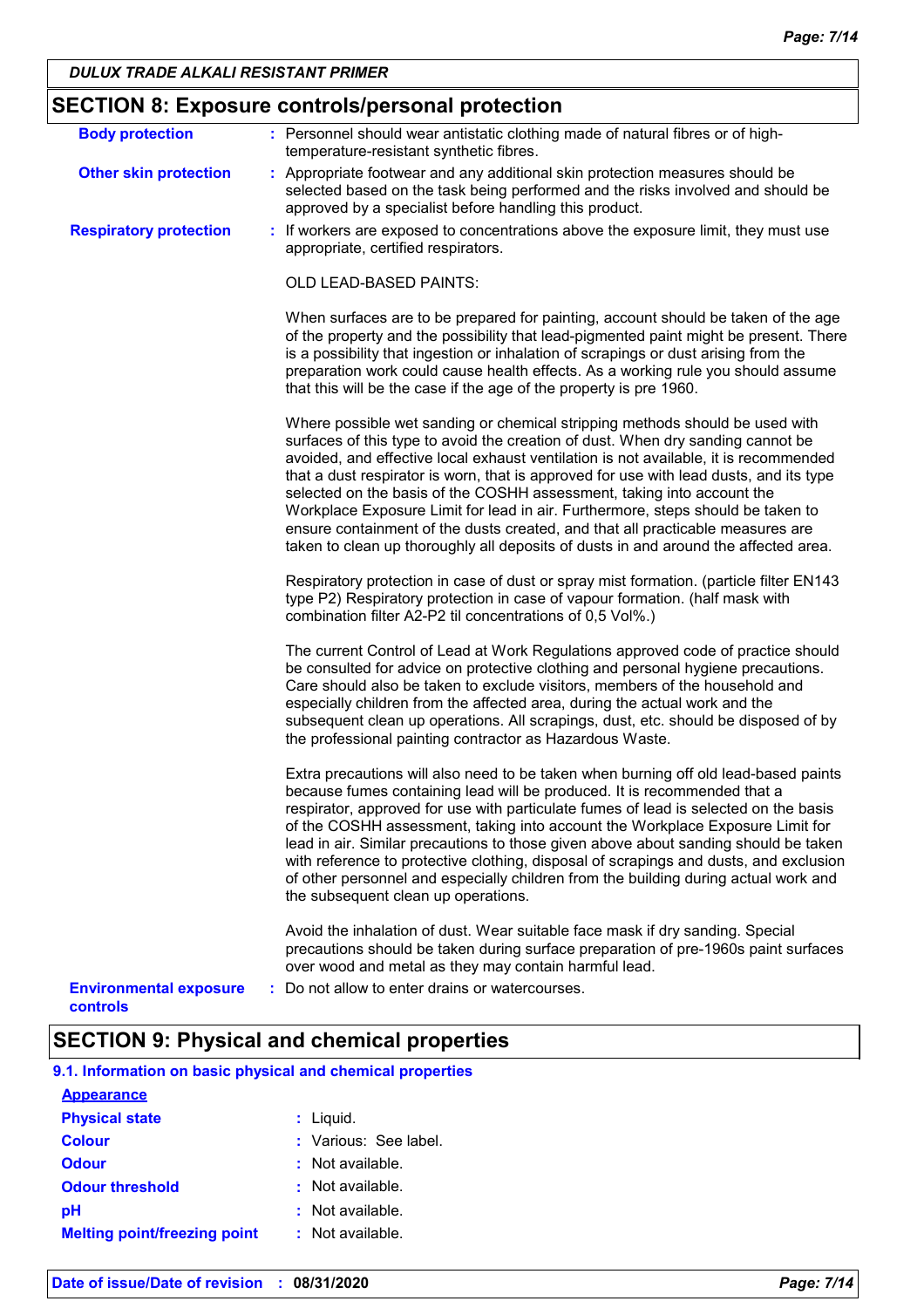**SECTION 9: Physical and chemical properties**

| Initial boiling point and boiling                                 | ÷. | $157^{\circ}$ C                                         |
|-------------------------------------------------------------------|----|---------------------------------------------------------|
| range                                                             |    |                                                         |
| <b>Flash point</b>                                                |    | : Closed cup: $37^{\circ}$ C                            |
| <b>Evaporation rate</b>                                           |    | Not available.                                          |
| <b>Upper/lower flammability or</b><br>explosive limits            |    | $:$ Not available.                                      |
| <b>Vapour pressure</b>                                            |    | : Not available.                                        |
| <b>Vapour density</b>                                             |    | : Not available.                                        |
| <b>Relative density</b>                                           |    | : 1.192                                                 |
| <b>Solubility(ies)</b>                                            |    | : Insoluble in the following materials: cold water.     |
| <b>Partition coefficient: n-octanol/: Not available.</b><br>water |    |                                                         |
| <b>Auto-ignition temperature</b>                                  |    | : Not available.                                        |
| <b>Decomposition temperature</b>                                  |    | $:$ Not available.                                      |
| <b>Viscosity</b>                                                  |    | Kinematic (room temperature): $6,51$ cm <sup>2</sup> /s |
| <b>Explosive properties</b>                                       |    | : Not available.                                        |
| <b>Oxidising properties</b>                                       |    | $:$ Not available.                                      |
| 9.2. Other information                                            |    |                                                         |
| <b>Solubility in water</b>                                        |    | : Not available.                                        |

## **SECTION 10: Stability and reactivity**

| <b>10.1 Reactivity</b>                            | : No specific test data related to reactivity available for this product or its ingredients.                                        |
|---------------------------------------------------|-------------------------------------------------------------------------------------------------------------------------------------|
| <b>10.2 Chemical stability</b>                    | : Stable under recommended storage and handling conditions (see Section 7).                                                         |
| <b>10.3 Possibility of</b><br>hazardous reactions | : Under normal conditions of storage and use, hazardous reactions will not occur.                                                   |
| <b>10.4 Conditions to avoid</b>                   | : When exposed to high temperatures may produce hazardous decomposition<br>products.                                                |
| 10.5 Incompatible materials                       | : Keep away from the following materials to prevent strong exothermic reactions:<br>oxidising agents, strong alkalis, strong acids. |
| <b>10.6 Hazardous</b><br>decomposition products   | : Decomposition products may include the following materials: carbon monoxide,<br>carbon dioxide, smoke, oxides of nitrogen.        |

## **SECTION 11: Toxicological information**

#### **11.1 Information on toxicological effects**

There are no data available on the mixture itself. The mixture has been assessed following the conventional method of the CLP Regulation (EC) No 1272/2008 and is classified for toxicological properties accordingly. See Sections 2 and 3 for details.

Exposure to component solvent vapour concentrations in excess of the stated occupational exposure limit may result in adverse health effects such as mucous membrane and respiratory system irritation and adverse effects on the kidneys, liver and central nervous system. Symptoms and signs include headache, dizziness, fatigue, muscular weakness, drowsiness and, in extreme cases, loss of consciousness.

Solvents may cause some of the above effects by absorption through the skin. Repeated or prolonged contact with the mixture may cause removal of natural fat from the skin, resulting in non-allergic contact dermatitis and absorption through the skin.

If splashed in the eyes, the liquid may cause irritation and reversible damage.

Ingestion may cause nausea, diarrhea and vomiting.

This takes into account, where known, delayed and immediate effects and also chronic effects of components from short-term and long-term exposure by oral, inhalation and dermal routes of exposure and eye contact.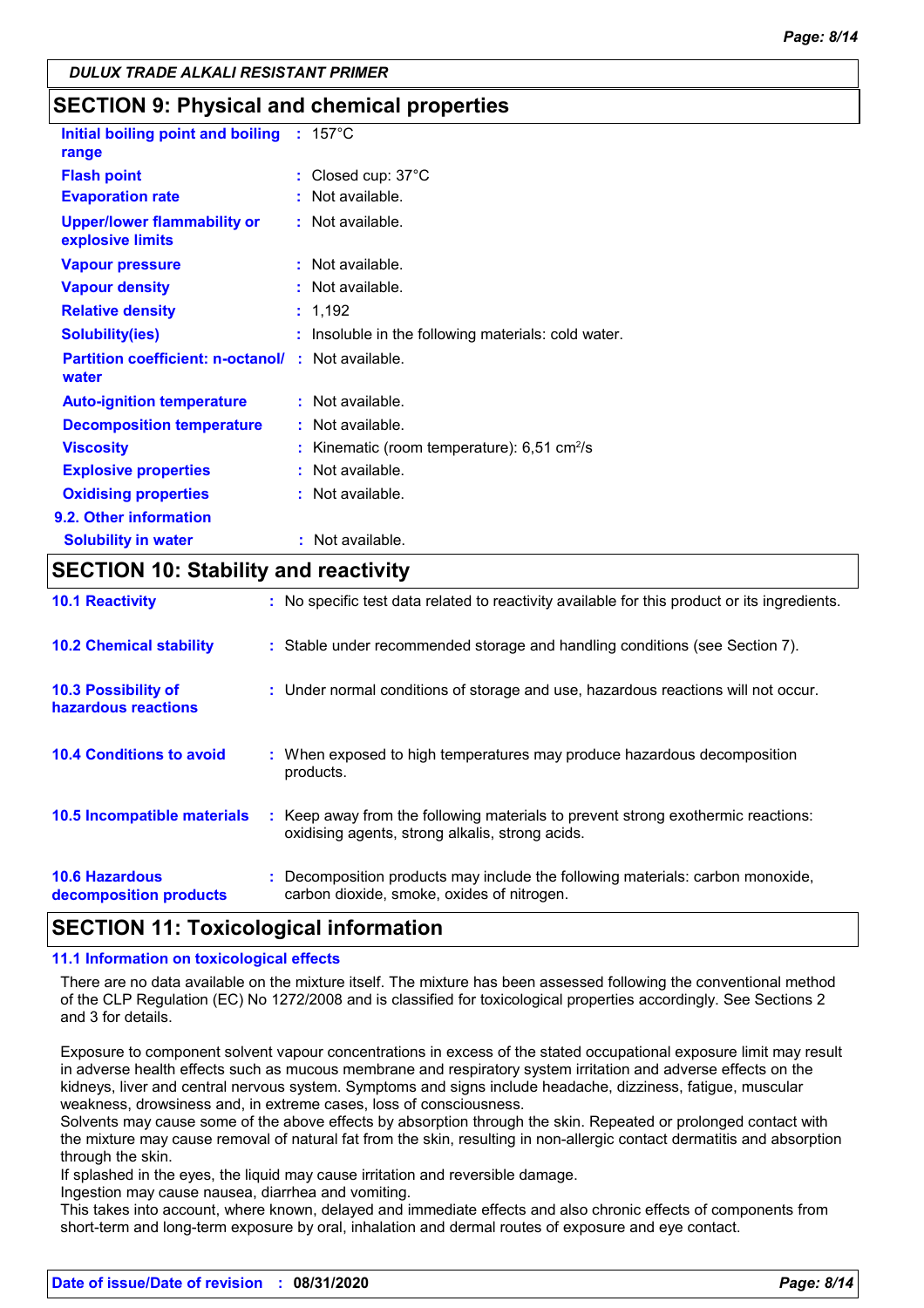## **SECTION 11: Toxicological information**

#### **Acute toxicity**

| <b>Product/ingredient name</b>                | <b>Result</b>            | <b>Species</b> | <b>Dose</b>                | <b>Exposure</b> |
|-----------------------------------------------|--------------------------|----------------|----------------------------|-----------------|
| Solvent naphtha<br>(petroleum), medium aliph. | LC50 Inhalation Vapour   | Rat            | $\mid$ >5500 ppm           | I4 hours        |
|                                               | LD50 Dermal<br>LD50 Oral | Rabbit<br>Rat  | >3000 mg/kg<br>>5000 mg/kg |                 |

**Conclusion/Summary :** Not available.

#### **Acute toxicity estimates**

Not available.

#### **Irritation/Corrosion**

| <b>Product/ingredient name</b>                                   | <b>Result</b>            | <b>Species</b> | <b>Score</b> | <b>Exposure</b>                       | <b>Observation</b> |
|------------------------------------------------------------------|--------------------------|----------------|--------------|---------------------------------------|--------------------|
| Solvent naphtha (petroleum), Skin - Mild irritant<br>heavy arom. |                          | Rabbit         |              | 24 hours 500 -<br><b>Imicroliters</b> |                    |
| mesitylene                                                       | Eyes - Mild irritant     | Rabbit         |              | 24 hours 500 -<br>milligrams          |                    |
|                                                                  | Skin - Moderate irritant | Rabbit         |              | 24 hours 20<br>milligrams             |                    |
| <b>Conclusion/Summary</b>                                        | Not available.           |                |              |                                       |                    |

| <b>Sensitisation</b>         |                  |
|------------------------------|------------------|
| <b>Conclusion/Summary</b>    | : Not available. |
| <u>Mutagenicity</u>          |                  |
| <b>Conclusion/Summary</b>    | : Not available. |
| <u>Carcinogenicity</u>       |                  |
| <b>Conclusion/Summary</b>    | : Not available. |
| <b>Reproductive toxicity</b> |                  |
| <b>Conclusion/Summary</b>    | : Not available. |
| <u>Teratogenicity</u>        |                  |
| <b>Conclusion/Summary</b>    | : Not available. |
|                              |                  |

## **Specific target organ toxicity (single exposure)**

| <b>Product/ingredient name</b>                                                           | <b>Category</b>          | <b>Route of</b><br>exposure        | <b>Target organs</b>                                            |
|------------------------------------------------------------------------------------------|--------------------------|------------------------------------|-----------------------------------------------------------------|
| Naphtha (petroleum), hydrodesulfurized heavy<br>Solvent naphtha (petroleum), heavy arom. | Category 3<br>Category 3 | Not applicable.<br>Not applicable. | Narcotic effects<br><b>Respiratory tract</b><br>irritation      |
| Hydrocarbons, C9, aromatics                                                              | Category 3               | Not applicable.                    | <b>Respiratory tract</b><br>lirritation and<br>Narcotic effects |

#### **Specific target organ toxicity (repeated exposure)**

| <b>Product/ingredient name</b>                                                             | <b>Category</b>          | <b>Route of</b><br>exposure      | <b>Target organs</b>                                  |
|--------------------------------------------------------------------------------------------|--------------------------|----------------------------------|-------------------------------------------------------|
| Naphtha (petroleum), hydrodesulfurized heavy<br>Solvent naphtha (petroleum), medium aliph. | Category 2<br>Category 1 | Not determined<br>Not determined | respiratory system<br>central nervous<br>system (CNS) |

#### **Aspiration hazard**

| <b>Product/ingredient name</b>                                                                                                         | <b>Result</b>                                                                                                           |
|----------------------------------------------------------------------------------------------------------------------------------------|-------------------------------------------------------------------------------------------------------------------------|
| Naphtha (petroleum), hydrodesulfurized heavy<br>Solvent naphtha (petroleum), medium aliph.<br>Solvent naphtha (petroleum), heavy arom. | <b>ASPIRATION HAZARD - Category 1</b><br><b>ASPIRATION HAZARD - Category 1</b><br><b>ASPIRATION HAZARD - Category 1</b> |
| Hydrocarbons, C9, aromatics                                                                                                            | <b>ASPIRATION HAZARD - Category 1</b>                                                                                   |

**Other information :**

: Not available.

#### **Date of issue/Date of revision : 08/31/2020** *Page: 9/14*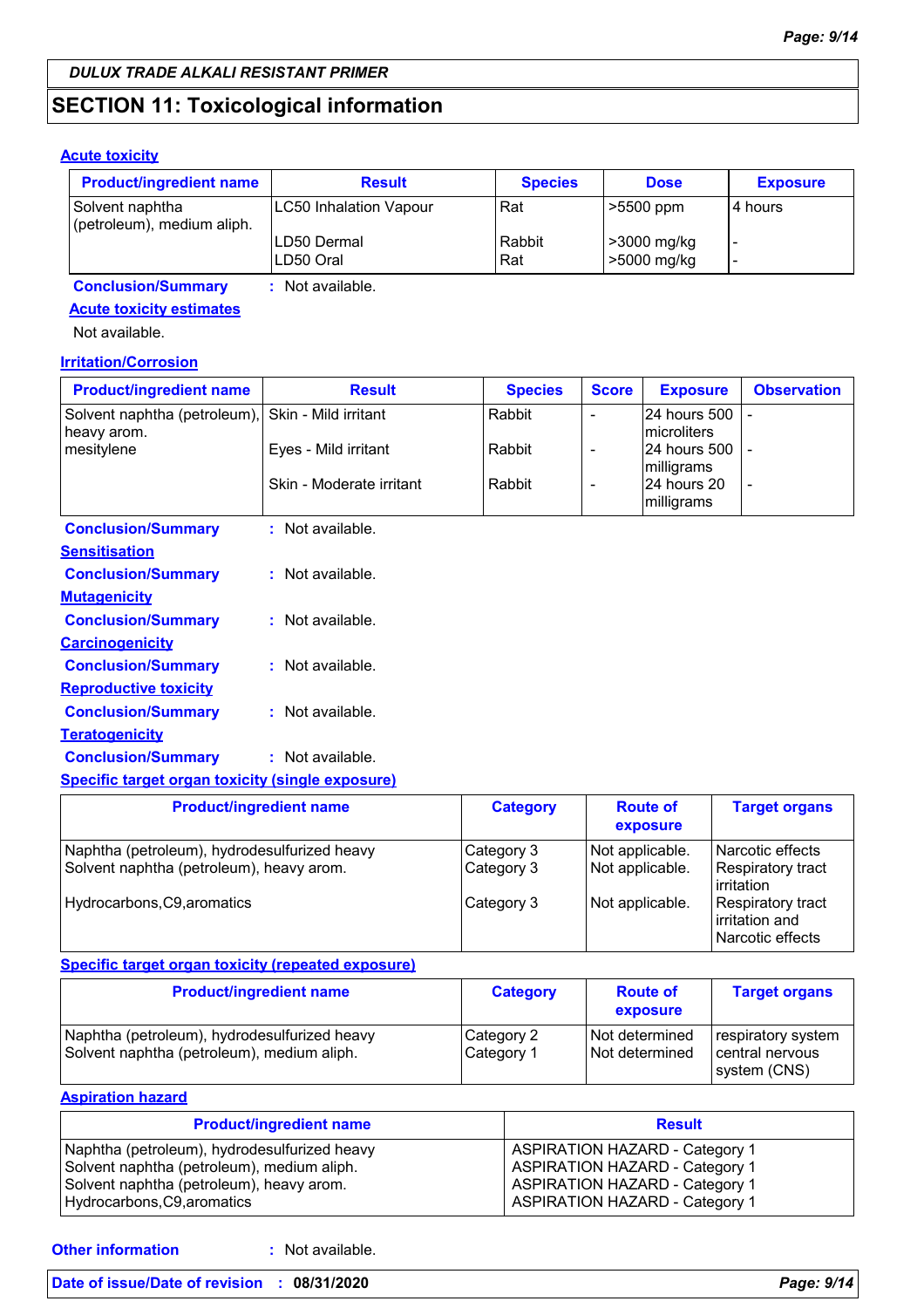## **SECTION 12: Ecological information**

#### **12.1 Toxicity**

There are no data available on the mixture itself. Do not allow to enter drains or watercourses.

The mixture has been assessed following the summation method of the CLP Regulation (EC) No 1272/2008 and is classified for eco-toxicological properties accordingly. See Sections 2 and 3 for details.

| <b>Product/ingredient name</b> | <b>Result</b>                     | <b>Species</b>          | <b>Exposure</b> |
|--------------------------------|-----------------------------------|-------------------------|-----------------|
| mesitylene                     | Chronic NOEC 400 µg/l Fresh water | Daphnia - Daphnia magna | $ 21$ days      |
| <b>Conclusion/Summary</b>      | Not available.                    |                         |                 |

#### **12.2 Persistence and degradability**

**Conclusion/Summary :** Not available.

#### **12.3 Bioaccumulative potential**

| <b>Product/ingredient name</b>                         | $LoaPow$ | <b>BCF</b> | <b>Potential</b> |
|--------------------------------------------------------|----------|------------|------------------|
| Naphtha (petroleum),<br>hydrodesulfurized heavy        |          | 10 to 2500 | high             |
| Solvent naphtha (petroleum), 2.8 to 6.5<br>heavy arom. |          | 99 to 5780 | high             |
| mesitylene                                             | 3.42     | 161        | low              |

| <b>12.4 Mobility in soil</b>                     |                  |
|--------------------------------------------------|------------------|
| <b>Soil/water partition</b><br>coefficient (Koc) | : Not available. |
| <b>Mobility</b>                                  | : Not available. |
|                                                  |                  |

#### **12.5 Results of PBT and vPvB assessment**

| <b>PBT</b>  | : Not applicable. |
|-------------|-------------------|
| <b>vPvB</b> | : Not applicable. |

**12.6 Other adverse effects** : No known significant effects or critical hazards.

## **SECTION 13: Disposal considerations**

The information in this section contains generic advice and guidance. The list of Identified Uses in Section 1 should be consulted for any available use-specific information provided in the Exposure Scenario(s).

#### **13.1 Waste treatment methods**

| <b>Product</b>                 |                                                                                                                                                                                                                                                                                                                                                                                                                                                                                                                                                      |
|--------------------------------|------------------------------------------------------------------------------------------------------------------------------------------------------------------------------------------------------------------------------------------------------------------------------------------------------------------------------------------------------------------------------------------------------------------------------------------------------------------------------------------------------------------------------------------------------|
| <b>Methods of disposal</b>     | : The generation of waste should be avoided or minimised wherever possible.<br>Disposal of this product, solutions and any by-products should at all times comply<br>with the requirements of environmental protection and waste disposal legislation<br>and any regional local authority requirements. Dispose of surplus and non-<br>recyclable products via a licensed waste disposal contractor. Waste should not be<br>disposed of untreated to the sewer unless fully compliant with the requirements of<br>all authorities with jurisdiction. |
| <b>Hazardous waste</b>         | : The classification of the product may meet the criteria for a hazardous waste.                                                                                                                                                                                                                                                                                                                                                                                                                                                                     |
| <b>Disposal considerations</b> | : Do not allow to enter drains or watercourses.<br>Dispose of according to all federal, state and local applicable regulations.<br>If this product is mixed with other wastes, the original waste product code may no<br>longer apply and the appropriate code should be assigned.<br>For further information, contact your local waste authority.                                                                                                                                                                                                   |
| <b>Packaging</b>               |                                                                                                                                                                                                                                                                                                                                                                                                                                                                                                                                                      |
| <b>Methods of disposal</b>     | : The generation of waste should be avoided or minimised wherever possible. Waste<br>packaging should be recycled. Incineration or landfill should only be considered<br>when recycling is not feasible.                                                                                                                                                                                                                                                                                                                                             |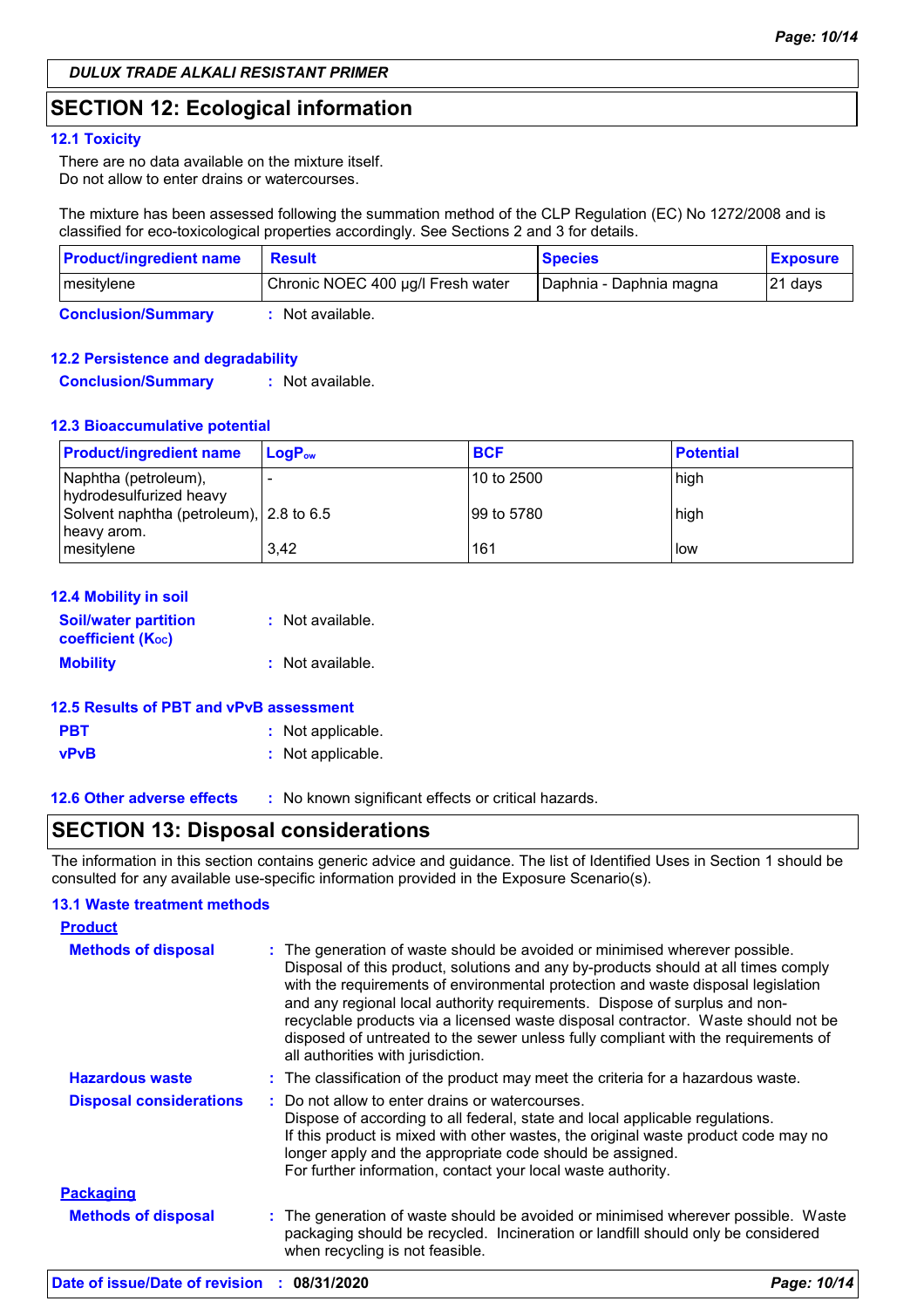## **SECTION 13: Disposal considerations**

| <b>Disposal considerations</b> | : Using information provided in this safety data sheet, advice should be obtained from<br>the relevant waste authority on the classification of empty containers.<br>Empty containers must be scrapped or reconditioned.<br>Dispose of containers contaminated by the product in accordance with local or<br>national legal provisions.                                                                                                                                                                                                                       |                                                                             |
|--------------------------------|---------------------------------------------------------------------------------------------------------------------------------------------------------------------------------------------------------------------------------------------------------------------------------------------------------------------------------------------------------------------------------------------------------------------------------------------------------------------------------------------------------------------------------------------------------------|-----------------------------------------------------------------------------|
| <b>Type of packaging</b>       |                                                                                                                                                                                                                                                                                                                                                                                                                                                                                                                                                               | European waste catalogue (EWC)                                              |
| <b>CEPE Paint Guidelines</b>   | 15 01 10*                                                                                                                                                                                                                                                                                                                                                                                                                                                                                                                                                     | packaging containing residues of or contaminated by<br>hazardous substances |
| <b>Special precautions</b>     | : This material and its container must be disposed of in a safe way. Care should be<br>taken when handling emptied containers that have not been cleaned or rinsed out.<br>Empty containers or liners may retain some product residues. Vapour from product<br>residues may create a highly flammable or explosive atmosphere inside the<br>container. Do not cut, weld or grind used containers unless they have been cleaned<br>thoroughly internally. Avoid dispersal of spilt material and runoff and contact with<br>soil, waterways, drains and sewers. |                                                                             |

## **SECTION 14: Transport information**

**Information pertaining to IATA and ADN is considered not relevant since the material is not packaged in the correct approved packaging required of these methods of transport.**

|                                                                                             | <b>ADR</b>                                                                                                                                                                                                             | <b>IMDG</b>                                                                                                            |
|---------------------------------------------------------------------------------------------|------------------------------------------------------------------------------------------------------------------------------------------------------------------------------------------------------------------------|------------------------------------------------------------------------------------------------------------------------|
| 14.1 UN number                                                                              | <b>UN1263</b>                                                                                                                                                                                                          | <b>UN1263</b>                                                                                                          |
| 14.2 UN proper<br>shipping name                                                             | <b>PAINT</b>                                                                                                                                                                                                           | PAINT. Marine pollutant (Naphtha (petroleum),<br>hydrodesulfurized heavy, Solvent naphtha<br>(petroleum), heavy arom.) |
| <b>14.3 Transport</b><br>hazard class(es)                                                   |                                                                                                                                                                                                                        |                                                                                                                        |
| <b>Class</b>                                                                                | 3                                                                                                                                                                                                                      | 3                                                                                                                      |
| <b>Subsidiary class</b>                                                                     |                                                                                                                                                                                                                        |                                                                                                                        |
| <b>14.4 Packing group</b>                                                                   | III                                                                                                                                                                                                                    | III                                                                                                                    |
| 14.5<br><b>Environmental</b><br>hazards                                                     |                                                                                                                                                                                                                        |                                                                                                                        |
| <b>Marine pollutant</b>                                                                     | Yes.                                                                                                                                                                                                                   | Yes.                                                                                                                   |
| <b>Marine pollutant</b><br><b>substances</b>                                                |                                                                                                                                                                                                                        | Naphtha (petroleum), hydrodesulfurized heavy,<br>Solvent naphtha (petroleum), heavy arom.                              |
| <b>14.6 Special</b><br>precautions for<br>user                                              | Transport within user's premises: always<br>transport in closed containers that are upright<br>and secure. Ensure that persons transporting<br>the product know what to do in the event of an<br>accident or spillage. |                                                                                                                        |
| <b>HI/Kemler number</b>                                                                     | 30                                                                                                                                                                                                                     |                                                                                                                        |
| <b>Emergency</b><br>schedules (EmS)                                                         |                                                                                                                                                                                                                        | $F-E$ , S-E                                                                                                            |
| <b>14.7 Transport in bulk</b><br>according to Annex II of<br><b>MARPOL and the IBC Code</b> | : Not applicable.                                                                                                                                                                                                      |                                                                                                                        |
|                                                                                             | Date of issue/Date of revision : 08/31/2020                                                                                                                                                                            | Page: 11/14                                                                                                            |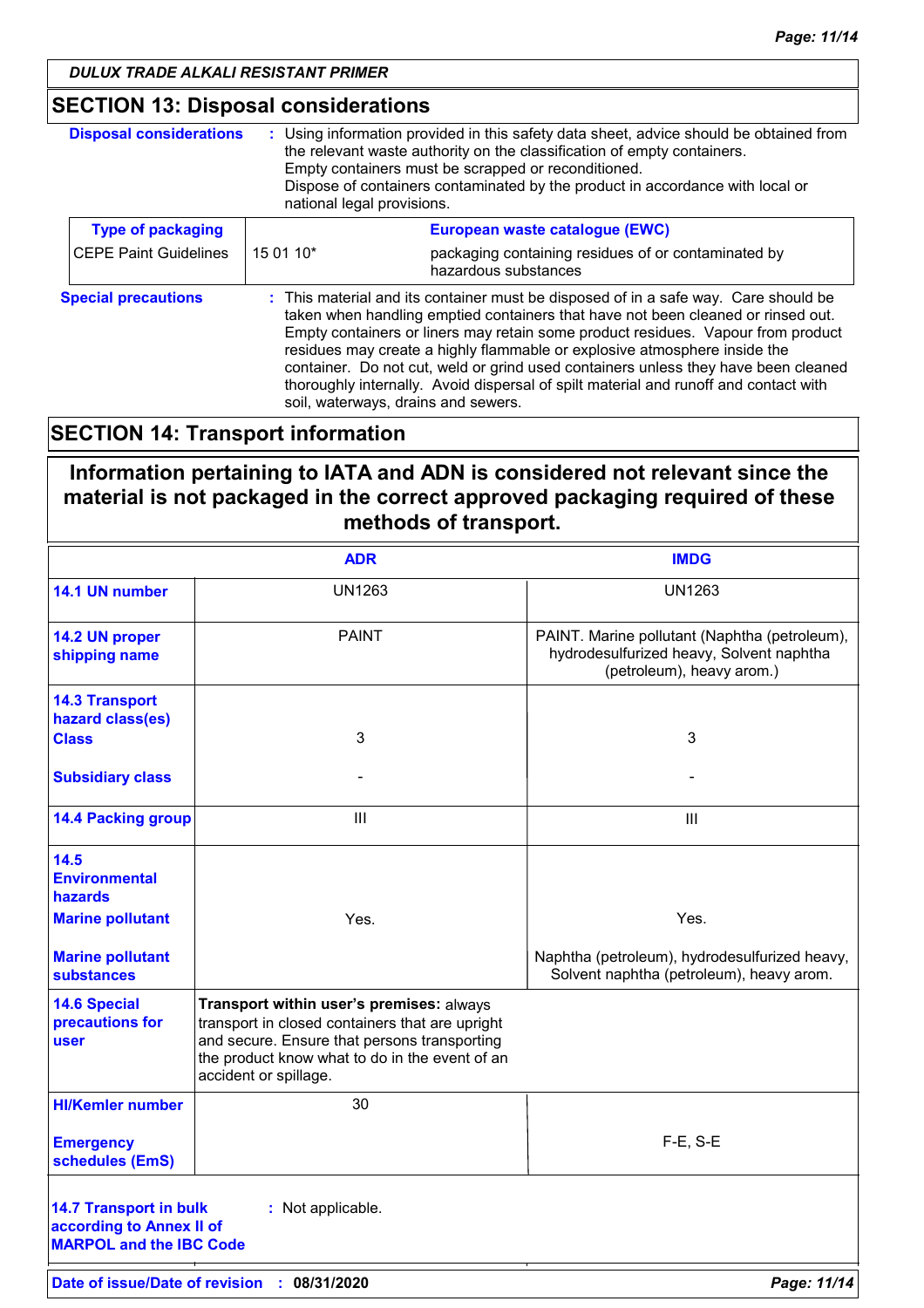## **Information pertaining to IATA and ADN is considered not relevant since the material is not packaged in the correct approved packaging required of these methods of transport.**

| <b>Additional</b><br><b>linformation</b> | Viscous substance exemption In pack sizes<br>less than 450 litres, under the terms of 2.2.3.1.<br>this product is not subject to the provisions of<br>ADR.<br>Tunnel code (D/E) | Viscous substance exemption In pack sizes<br>up to and including 30 litres, under the terms of<br>2.3.2.5, this product is not subject to the<br>packaging,<br>labelling and marking requirements of the<br>IMDG Code, but both full documentation and<br>placarding of cargo transport units is still<br>required. |  |
|------------------------------------------|---------------------------------------------------------------------------------------------------------------------------------------------------------------------------------|---------------------------------------------------------------------------------------------------------------------------------------------------------------------------------------------------------------------------------------------------------------------------------------------------------------------|--|
|------------------------------------------|---------------------------------------------------------------------------------------------------------------------------------------------------------------------------------|---------------------------------------------------------------------------------------------------------------------------------------------------------------------------------------------------------------------------------------------------------------------------------------------------------------------|--|

## **SECTION 15: Regulatory information**

**15.1 Safety, health and environmental regulations/legislation specific for the substance or mixture EU Regulation (EC) No. 1907/2006 (REACH)**

#### **Annex XIV - List of substances subject to authorisation**

#### **Annex XIV**

None of the components are listed, or the component present is below its threshold.

#### **Substances of very high concern**

None of the components are listed, or the component present is below its threshold.

**Annex XVII - Restrictions** : Not applicable.

#### **on the manufacture, placing on the market and use of certain dangerous substances,**

**mixtures and articles**

## **Other EU regulations**

**VOC for Ready-for-Use :** Not applicable.

**Mixture**

**Ozone depleting substances (1005/2009/EU)**

Not listed.

#### **Prior Informed Consent (PIC) (649/2012/EU)**

Not listed.

#### **Seveso Directive**

This product may add to the calculation for determining whether a site is within the scope of the Seveso Directive on major accident hazards.

#### **International regulations**

**Chemical Weapon Convention List Schedules I, II & III Chemicals**

Not listed.

#### **Montreal Protocol (Annexes A, B, C, E)**

Not listed.

#### **Stockholm Convention on Persistent Organic Pollutants**

Not listed.

#### **Rotterdam Convention on Prior Informed Consent (PIC)** Not listed.

#### **UNECE Aarhus Protocol on POPs and Heavy Metals**

Not listed.

#### **15.2 Chemical safety :** No Chemical Safety Assessment has been carried out.

**assessment**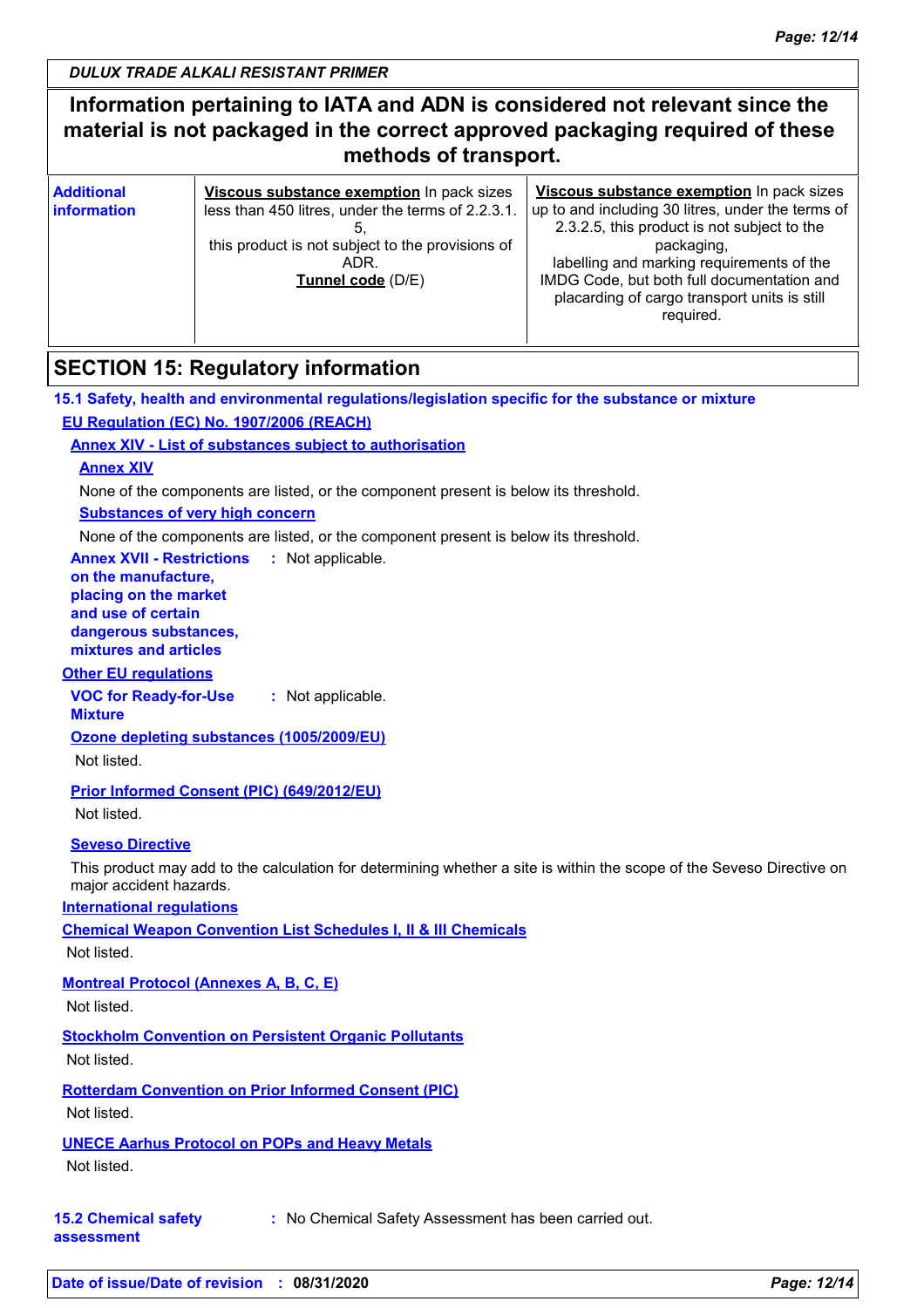## **SECTION 16: Other information**

| <b>CEPE code</b> |  |
|------------------|--|
|------------------|--|

- $\nabla$  Indicates information that has changed from previously issued version.
- **Abbreviations and acronyms :** ATE = Acute Toxicity Estimate CLP = Classification, Labelling and Packaging Regulation [Regulation (EC) No. 1272/2008] DMEL = Derived Minimal Effect Level DNEL = Derived No Effect Level EUH statement = CLP-specific Hazard statement PBT = Persistent, Bioaccumulative and Toxic PNEC = Predicted No Effect Concentration RRN = REACH Registration Number vPvB = Very Persistent and Very Bioaccumulative

#### **Procedure used to derive the classification according to Regulation (EC) No. 1272/2008 [CLP/GHS]**

| <b>Classification</b>   | <b>Justification</b>  |
|-------------------------|-----------------------|
| Flam. Liq. 3, H226      | On basis of test data |
| <b>ISTOT SE 3. H336</b> | Calculation method    |
| <b>ISTOT RE 1. H372</b> | Calculation method    |
| Aquatic Chronic 2, H411 | Calculation method    |

#### **Full text of abbreviated H statements**

| H <sub>226</sub> | Flammable liquid and vapour.                             |
|------------------|----------------------------------------------------------|
| H304             | May be fatal if swallowed and enters airways.            |
| H335             | May cause respiratory irritation.                        |
| H336             | May cause drowsiness or dizziness.                       |
| H372             | Causes damage to organs through prolonged or repeated    |
|                  | exposure.                                                |
| H373             | May cause damage to organs through prolonged or repeated |
|                  | exposure.                                                |
| H411             | Toxic to aquatic life with long lasting effects.         |

#### **Full text of classifications [CLP/GHS]**

| Aquatic Chronic 2, H411 |              | LONG-TERM (CHRONIC) AQUATIC HAZARD - Category 2       |
|-------------------------|--------------|-------------------------------------------------------|
| Asp. Tox. 1, H304       |              | <b>ASPIRATION HAZARD - Category 1</b>                 |
| EUH066                  |              | Repeated exposure may cause skin dryness or cracking. |
| Flam. Liq. 3, H226      |              | FLAMMABLE LIQUIDS - Category 3                        |
| STOT RE 1, H372         |              | SPECIFIC TARGET ORGAN TOXICITY - REPEATED             |
|                         |              | <b>EXPOSURE - Category 1</b>                          |
| STOT RE 2, H373         |              | SPECIFIC TARGET ORGAN TOXICITY - REPEATED             |
|                         |              | <b>EXPOSURE - Category 2</b>                          |
| STOT SE 3, H335         |              | SPECIFIC TARGET ORGAN TOXICITY - SINGLE EXPOSURE      |
|                         |              | (Respiratory tract irritation) - Category 3           |
| STOT SE 3, H336         |              | SPECIFIC TARGET ORGAN TOXICITY - SINGLE EXPOSURE      |
|                         |              | (Narcotic effects) - Category 3                       |
| Date of printing        | : 09/02/2020 |                                                       |

| Date of issue/ Date of<br><b>revision</b> | : 08/31/2020 |
|-------------------------------------------|--------------|
| Date of previous issue                    | : 08/26/2020 |
| <b>Version</b>                            | : 7.02       |
|                                           |              |

#### **Notice to reader**

*IMPORTANT NOTE The information in this data sheet is not intended to be exhaustive and is based on the present state of our knowledge and on current laws: any person using the product for any purpose other than that specifically recommended in the technical data sheet without first obtaining written confirmation from us as to the suitability of the product for the intended purpose does so at his own risk. It is always the responsibility of the user to take all necessary steps to fulfill the demands set out in the local rules and legislation. Always read the Material Data Sheet and the Technical Data Sheet for this product if available. All advice we give or any statement made about the product by us (whether in this data sheet or otherwise) is correct to the best of our knowledge but we have no control over the quality or the condition of the substrate or the many factors affecting the use and application of the product. Therefore, unless we specifically agree in writing otherwise, we do not accept any liability whatsoever for the performance of the product or for any loss or damage arising out of the use of the product. All products supplied and technical advice given are*